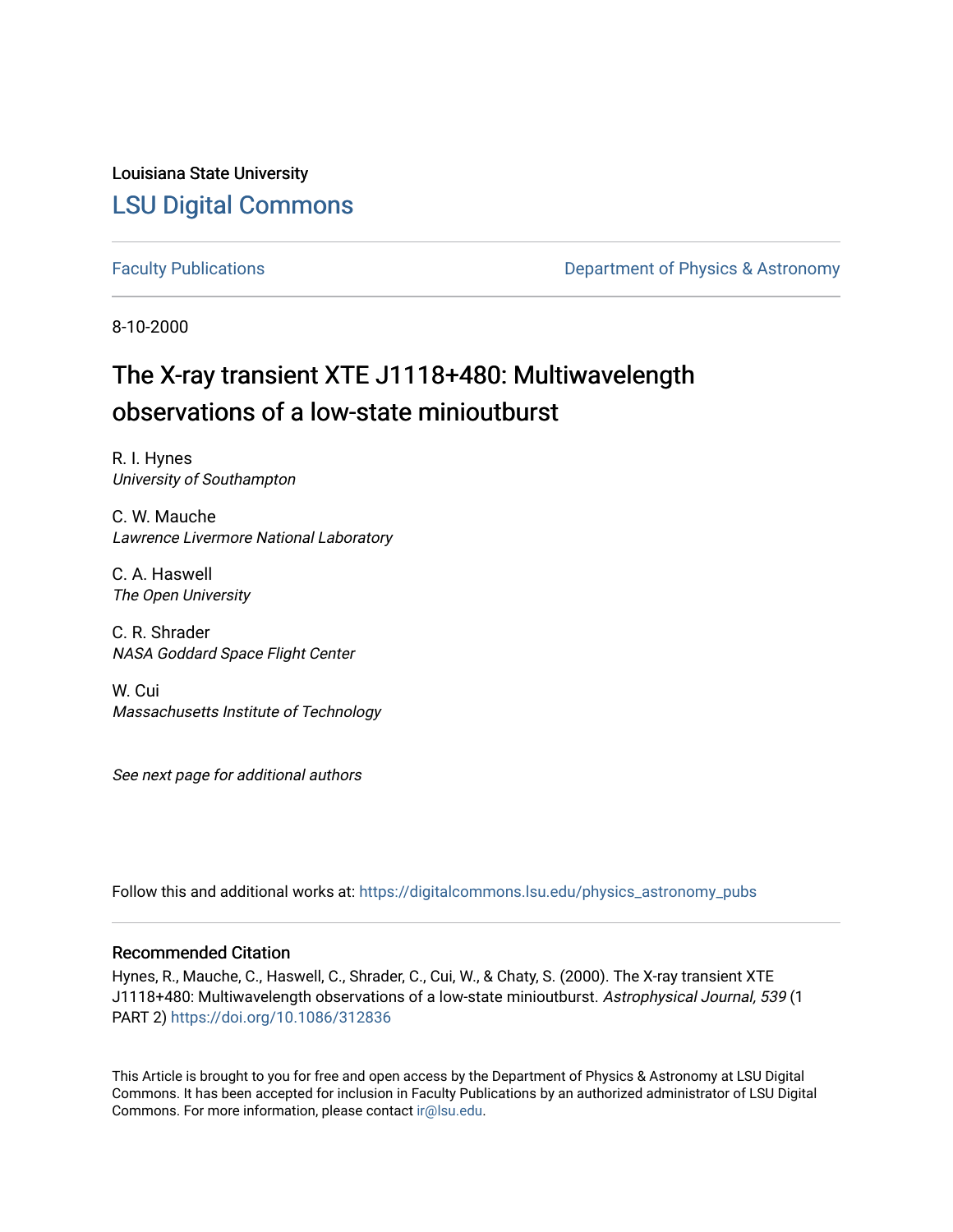# Authors

R. I. Hynes, C. W. Mauche, C. A. Haswell, C. R. Shrader, W. Cui, and S. Chaty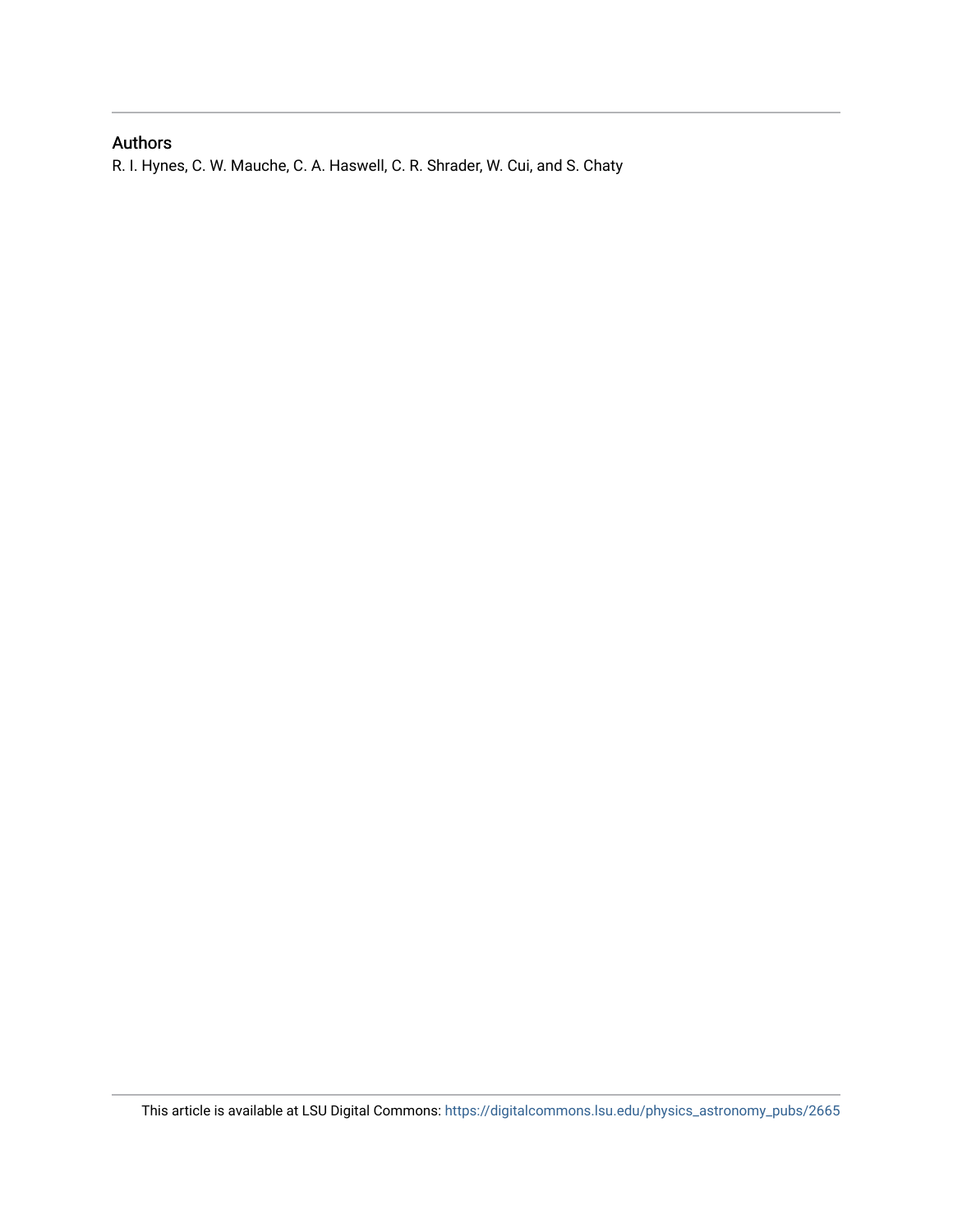### THE X-RAY TRANSIENT XTE J1118+480: MULTIWAVELENGTH OBSERVATIONS OF A LOW-STATE MINI-OUTBURST

R. I. HYNES<sup>1</sup>, C. W. MAUCHE<sup>2</sup>, C. A. HASWELL<sup>3</sup>, C. R. SHRADER<sup>4</sup>, W. CUI<sup>5</sup>, AND S. CHATY<sup>3</sup> Submitted to Astrophysical Journal Letters

#### ABSTRACT

We present multiwavelength observations of the newly discovered X-ray transient XTE J1118+480 obtained in the rising phase of the 2000 April outburst. This source is located at unusually high Galactic latitude and in a very low absorption line of sight. This made the first EUVE spectroscopy of an X-ray transient outburst possible. Together with our HST, RXTE, and UKIRT data this gives unprecedented spectral coverage. We find the source in the low hard state. The flat IR–UV spectrum appears to be a combination of optically thick disk emission and flat spectrum emission, possibly synchrotron, while at higher energies, including EUV, a typical low hard state power-law is seen. EUVE observations reveal no periodic modulation, suggesting an inclination low enough that no obscuration by the disk rim occurs. We discuss the nature of the source and this outburst and conclude that it may be more akin to mini-outbursts seen in GRO J0422+32 than to a normal X-ray transient outburst.

Subject headings: accretion, accretion disks—binaries: close—stars: individual: XTE J1118+480—ultraviolet: stars—X-rays: stars

#### 1. INTRODUCTION

Soft X-ray transients (SXTs), also known as X-ray novae, (Tanaka & Shibazaki 1996) are low-mass X-ray binaries in which long periods of quiescence, typically decades, are punctuated by very dramatic X-ray and optical outbursts, often accompanied by radio activity. In a prototypical outburst, X-ray emission is dominated by thermal emission from the hot inner accretion disk, and optical emission is thought to be produced by reprocessing of Xrays. There are exceptions, however, and some outbursts never show disk X-ray emission (e.g., GRO J0422+32; see Nowak 1995 for summary and discussion).

XTE J1118+480 was discovered by RXTE on 2000 March 29 (Remillard et al. 2000) as a weak, slowly rising X-ray source. Analysis of earlier data revealed an outburst in 2000 January reaching a similar brightness. A power-law spectrum was seen to at least 120 keV (Wilson & McCollough 2000), with spectral index similar to Cyg X-1 in the low hard state. A 13th magnitude optical counterpart was promptly identified, coincident with an object with red magnitude 18.8 in Sky Survey images (Uemura, Kato, & Yamaoka 2000; Uemura et al. 2000). The optical spectrum was typical of X-ray novae in outburst (Garcia et al. 2000). Continued observations revealed a weak photometric modulation on a 4.1 hr period (Cook et al. 2000). The optical brightness is surprising, as the X-rays are so faint. It was suggested that the system might be at very high inclination, so that the X-ray source was obscured by the disk rim and only scattered X-rays are visible (Garcia et al. 2000). A radio counterpart was also discovered with flux 6.2 mJy (Pooley & Waldram 2000).

XTE J1118+480 has a very high Galactic latitude  $(b =$ 

+62 ◦ ) and is close to the Lockman hole (Lockman, Jahoda, & McCammon 1986). Consequently it has a very low interstellar absorption of  $E(B - V) \leq 0.024$  (Garcia et al. 2000). This, together with its brightness, make XTE J1118+480 an ideal target for multiwavelength coverage. The observations described here were performed as part of an coordinated multi-wavelength campaign. A highlight of the campaign is that the low interstellar absorption allowed the first  $EUVE$  spectroscopy of an X-ray transient. This campaign is still underway, so we report here only our earliest observations of 2000 April 4–18.

#### 2. EUVE DATA

Extreme Ultraviolet Explorer (EUVE) observations of XTE 1118+480 took place during 2000 April 8.10–8.71, 13.32–13.93, and 16.91–19.60 UT. The deep survey (DS) photometer achieved net exposures of 0.93, 0.90, and 6.92 ks, limited by shutdowns due to high background levels. The short wavelength (SW) spectrometer was not affected by such shutdowns and achieved net exposures of 19.4, 19.8, and 81.1 ks. The bandpasses of the DS photometer and SW spectrometer are defined by a Lexan/Boron filter and extend from  $\approx 70$ –180 Å although interstellar absorption extinguishes the flux longward of about 120 Å. The 2nd and 3rd observations were offsetpointed to recover more of the short-wavelength flux.

The mean background-subtracted DS count rates for the three visits do not vary by much: 1.61, 1.51, and 1.62 cnts s − 1 . Individual light curves show some random variability (e.g., Fig. 1). To determine if this variability is correlated with orbital phase, we folded the data from the April 18 observation on the optical photometric period of 0.17082 d (Patterson 2000), resulting in the light

<sup>1</sup>Department of Physics and Astronomy, University of Southampton, Southampton, SO17 1BJ, UK; rih@astro.soton.ac.uk.

<sup>2</sup>Lawrence Livermore National Laboratory, L-43, 7000 East Avenue, Livermore, CA 94550, USA; mauche@cygnus.llnl.gov.

<sup>3</sup>Department of Physics and Astronomy, The Open University, Walton Hall, Milton Keynes, MK7 6AA, UK; c.a.haswell@open.ac.uk, s.chaty@open.ac.uk.

<sup>4</sup>Laboratory for High-Energy Astrophysics, NASA Goddard Space Flight Center, Greenbelt, MD 20771, USA; shrader@grossc.gsfc.nasa.gov. <sup>5</sup>Center for Space Research, Massachusetts Institute of Technology, Cambridge, MA 02139, USA; cui@space.mit.edu.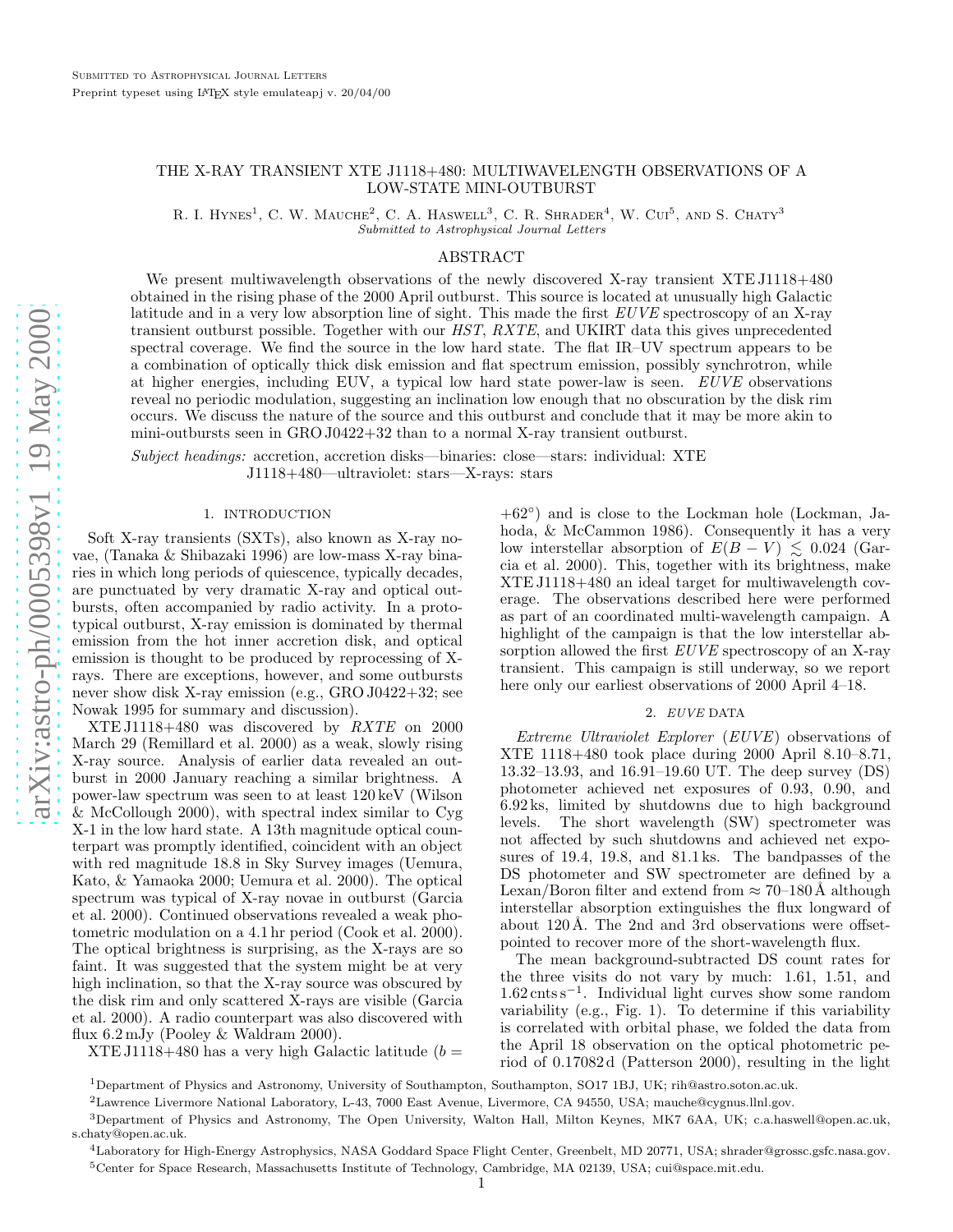curve shown in the inset of Fig. 1. Zero phase is arbitrarily taken to occur at the start of the EUVE observation on JD 2451651.4083. There is no evidence for a modulation in the EUV flux of greater than 6 % full amplitude on this period. We also performed a period search on these data but found no period significant at the 90 % level, for  $3 \text{ hr} < P < 4 \text{ day}.$ 



Fig. 1. EUVE/DS light curve from 2000 April 18. The error bars are the  $1\sigma$  count rate errors from the photon statistics. The inset shows the same data folded on the period of Patterson (2000), binned into 10 phase bins and converted to fractional variations about the mean.

Figure 2 shows the background-subtracted mean EUVE SW spectrum from the April 18 observation binned to  $\Delta\lambda = 0.5$  Å, matching the spectral resolution, and removing the nonstatistical correlation between neighboring wavelength bins. The short-wavelength limit of the spectrum is dictated by the strong increase in the background shortward of  $\sim$  70 Å, while interstellar photoelectric absorption suppresses the flux longward of  $\sim 120$  Å. To approximately constrain the absorbing column density and flux, we fit these data with constant  $F_{\lambda}$  and photoelectric absorption. For the latter, we used the EUV absorption cross sections of Rumph, Bowyer, & Vennes (1994) for H I, He I, and He II with abundance ratios 1:0.1:0.01, typical of the diffuse interstellar medium. The resulting fit parameters and 90% confidence errors are  $F_{\lambda} = (4.0^{+0.5}_{-0.3}) \times 10^{-12}$  erg cm<sup>-2</sup> s<sup>-1</sup> Å<sup>-1</sup> and  $N_{\rm H}$  =  $(8.7 \pm 0.4) \times 10^{19}$  cm<sup>-2</sup>, with  $\chi^2/\text{dof} = 185.5/105 = 1.77$ . The fit is poor because the data systematically fall below this simple model shortward of  $\sim$  75 Å, either because of a flattening of the continuum spectrum, or an absorption feature or edge. There may also be a broad emission feature at  $\sim 81 \text{ Å}$ . We cannot usefully constrain the slope of the EUV spectrum but assuming a wide range of intrinsic EUV spectra,  $+2 \ge \alpha \ge -4$ , where  $F_{\nu} \propto \nu^{\alpha}$ , gives a range of column densities of  $(0.35-1.15) \times 10^{20}$  cm<sup>-2</sup> respectively. These values are relatively low, and are fully consistent with the expected column density of the interstellar medium in the vicinity of the Lockman hole,  $(0.5-1.5)\times10^{20}$  cm<sup>-2</sup> (B. Y. Welsh, private communication). There does not therefore appear to be strong absorption intrinsic to the source, although estimates from fits to the EUVE spectrum is sensitive to the assumed ionization state of the absorber.



Fig. 2. Mean EUVE/SW spectrum from 2000 April 18. The vertical error bars are the  $1\sigma$  errors from the photon statistics. The fit is a constant flux,  $F_{\lambda}$  =  $4.0 \times 10^{-12} \text{ erg cm}^{-2} \text{s}^{-1} \text{ Å}^{-1}$  absorbed by  $N_{\text{H}} = 8.7 \times$  $10^{19}$  cm<sup>-2</sup>.

The low intrinsic absorption implied by the EUV spectrum together with the lack of orbital modulation is evidence against a high inclination explanation for the low X-ray to optical flux ratio (Garcia et al. 2000). In that case, because of the extreme sensitivity of the EUV flux to absorbing material, we would expect some modulation due to asymmetry in the disk rim and significant intrinsic absorption by material above the disk. It instead appears likely that the central disk regions are unobscured, and that the system is in an intrinsically X-ray faint state. This is also consistent with the lack of optical eclipses. This argument does, however, assume that EUV emission originates from the disk. If it actually comes from a wind, as in the cataclysmic variable OY Car (Mauche & Raymond 2000), for example, then the system could still be at high inclination.

#### 3. HST AND UKIRT DATA

Hubble Space Telescope (HST) observations were performed with the Space Telescope Imaging Spectrograph (STIS) on 2000 April 8.52–8.81 and 18.57–18.74 UT using the E140M, E230M, G430L, and G750L modes. An average calibrated spectrum for April 8 was constructed from standard HST pipeline data products. The region from  $1195-1260\text{\AA}$  was excluded as this was completely dominated by N V emission and  $Ly\alpha$  absorption (Haswell, Hynes, & King 2000a).

Near-infrared observations were carried out at the UKIRT 3.8 m telescope using UFTI  $(1-2.5 \,\mu\text{m})$  and IR-CAM/TUFTI  $(1-5 \mu m)$  on 2000 April 4 and 18. Images were obtained in  $JHK$  with UFTI and  $JHKL'M'$ with IRCAM/TUFTI. Exposure times were  $10-60$  s and the conditions were photometric. The images were processed by removal of the dark current, flat-fielding, and sky subtraction. The magnitudes acquired on April 4.2 UT with UFTI are:  $J = 12.12 \pm 0.02$ ,  $H = 11.75 \pm 0.02$ , and  $K = 11.06 \pm 0.02$  (Chaty et al. 2000). The magnitudes acquired on April 18.5 UT with IRCAM/TUFTI are:  $J = 11.92 \pm 0.07$ ,  $H = 11.43 \pm 0.06$ ,  $K = 11.05 \pm 0.08$ ,  $L' = 9.71 \pm 0.14$ , and  $M' = 9.38 \pm 0.42$ . The source brightened between these two dates, which bracket the dates of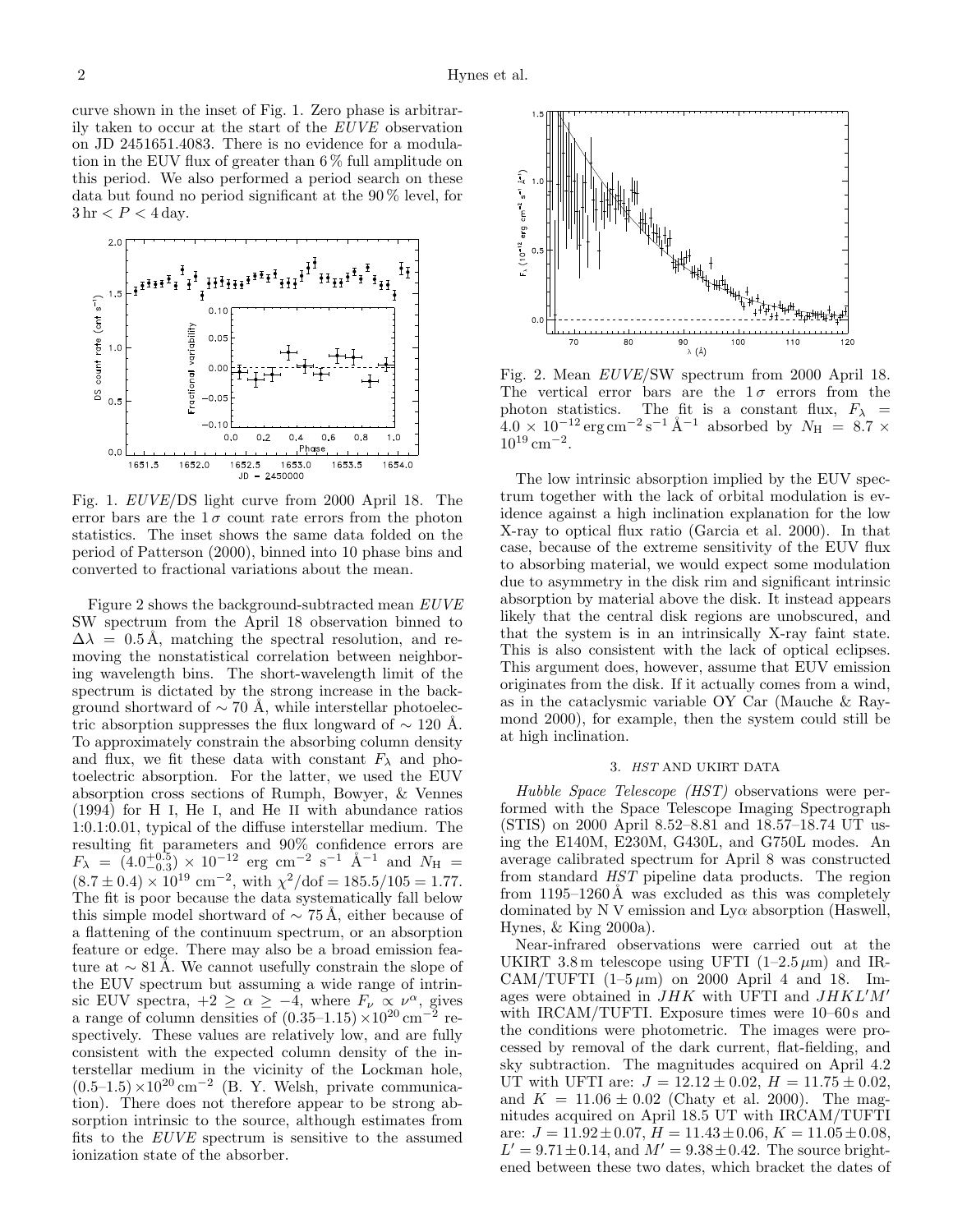HST observations described above.

From UV to IR wavelengths ( $\sim 1000$ –50000Å) the spectrum is flat in  $F_{\nu}$  to within 10%, although a weak Balmer jump in absorption of ∼ 7 % is present. This likely indicates that some optically thick disk emission is present. The underlying flat continuum, however, does not resemble a disk spectrum, as is discussed in Section 5.

#### 4. RXTE DATA

We observed XTE J1118+480 with the Rossi X-ray Timing Explorer (RXTE) Proportional Counter Array (PCA) and High-Energy Timing Experiment (HEXTE) at several epochs selected to coincide with the HST visits. This included 2000 April 8.55–8.58 when a total exposure of about 4 ks was obtained. Subsequent discussion refers to that observation.

For the PCA, we used the "standard mode" data (128 spectral channels, 16 s accumulations), selecting subintervals when the number of detectors on remained constant (about 75 % of the total). The current PCA background model and/or the instrument responses are unreliable above about 25 keV, so we did not use those channels for our model fitting. There was sufficient PCA–HEXTE overlap that this was not a serious limitation. The lowest several energy channels are also known to be problematic so were discarded. The total flux on the 2–10 keV band was about  $1.0 \times 10^{-9}$  ergs cm<sup>-2</sup>s<sup>-1</sup>, i.e. about 40 mCrab. For HEXTE, the exposure time was rather marginal for detailed spectral modeling given the source intensity relative to the background, but the source seems to be solidly detected to  $\sim 80 \,\text{keV}$ , and perhaps above 100 keV.

The data sets were then simultaneously deconvolved to derive a best estimate of the incident photon flux. Given the known cross-calibration discrepancies between the two instruments, we allowed the two normalization terms to vary independently. The spectrum is hard, with a photon power-law index of about  $1.8 \pm 0.1$ . A thermal Comptonization model (Sunyaev & Titarchuk 1980) with  $\tau = 3.2$ and  $T_e = 33 \,\text{keV}$ , also provided an acceptable fit. In both cases, there was a distinct positive residual corresponding to the 6.4 keV Fe K resonance, thus a Gaussian line profile was included to refine our overall fit. Given the low hydrogen column density, and our lack of low-energy coverage, the effect of interstellar absorption on the X-ray spectrum is negligible. There was no evidence (in terms of statistical improvement to our fits) for a soft-excess component.

#### 5. THE SPECTRAL ENERGY DISTRIBUTION

Figure 3 shows the spectral energy distribution (SED) inferred from radio to hard X-ray data. Radio data obtained with the VLA and Ryle telescope between 2000 April 2.74–3.13 were reported by Dhawan et al. (2000). Between then and April 18, the radio was no more than 30 % brighter, i.e.  $\Delta \log F_{\nu} \lesssim 0.1$  (G. Pooley, private communication). UKIRT data were obtained on April 4 and 18 and are consistent to within  $\Delta \log F_{\nu} \sim 0.15$ . The other data were obtained simultaneously during April 8. Calibration errors in the HST and RXTE data are estimated at  $\Delta \log F_\nu \leq 0.1$ . The *EUVE* uncertainty is dominated by the uncertain absorption as shown.

These data have been corrected for interstellar absorption where necessary. Assuming the column density inferred above to be interstellar, and adopting an average gas-dust ratio (Bohlin, Savage & Drake 1978) and extinction curve (Seaton 1979), we corrected the IR–UV data for reddening with  $E(B - V) = 0.013$ . This makes only a small difference at these wavelengths as the value is so low. The assumed absorption is important at EUV wavelengths so for the EUVE data we plot three solutions with  $N_{\rm H} = 0.35, 0.75, \text{ and } 1.15 \times 10^{20} \text{ cm}^{-2}$  to illustrate how the flux and spectral index vary with assumed absorption.



Fig. 3. Spectral energy distribution from radio to hard X-ray frequencies on 2000 April 8 (HST, EUVE, RXTE, April 2–3 (radio), and April 4, 18 (UKIRT). *EUVE* data are shown corrected for three different amounts of absorption. Dashed lines are two steady-state disk models with differing inner radii. Dotted lines are characteristic powerlaws  $(\mathcal{F}_{\nu} \propto \nu^{\alpha}$ ; from left to right,  $\alpha = +0.5, 0.0, -0.8$ ). See text for details.

The presence of a Balmer jump in the optical data suggests that an optically thick disk makes a significant contribution there. Fig. 3 shows model SEDs calculated for a steady-state viscously heated disk (Shakura & Sunyaev 1973). These are intended to be schematic rather than detailed fits. The low energy cut-off is fixed by an outer temperature of 8000 K, chosen to be consistent with the hot phase of the disk instability model. The high energy cut-off then depends on the inner radius:  $\sim 3 \text{ R}_s$  and  $\sim 2000 \,\mathrm{R_s}$  for models A and B respectively. Model A is representative of a high state SED, with the disk extending to the last stable orbit. This is clearly ruled out by the EUV and X-ray data as a direct consequence of the low X-ray to optical flux ratio. The uncertainty in the system parameters, including the possibility that the central object is a neutron star, cannot resolve this. Model B is more like the low hard state scenario proposed by Esin et al. (1997) in which the center of the disk (out to  $10^{3}$ –  $10^4$  R<sub>s</sub>) is evaporated into an advective flow. This model resolves the EUV/X-ray problem and reproduces the UV slope fairly well. The EUV to hard X-ray range can be approximately fitted by a single power-law,  $F_{\nu} \propto \nu^{-0.8}$ , typical of the low hard state, and so would not be disk emission. This spectral region does resemble the low hard state SEDs presented by Esin et al. (1997), as does the Xray to optical flux ratio. Alternative explanations of this low flux ratio include material leaving the system in an outflow (e.g., Blandford & Begelman 1997), or accumulating at larger radii in a non-steady state disk; either option